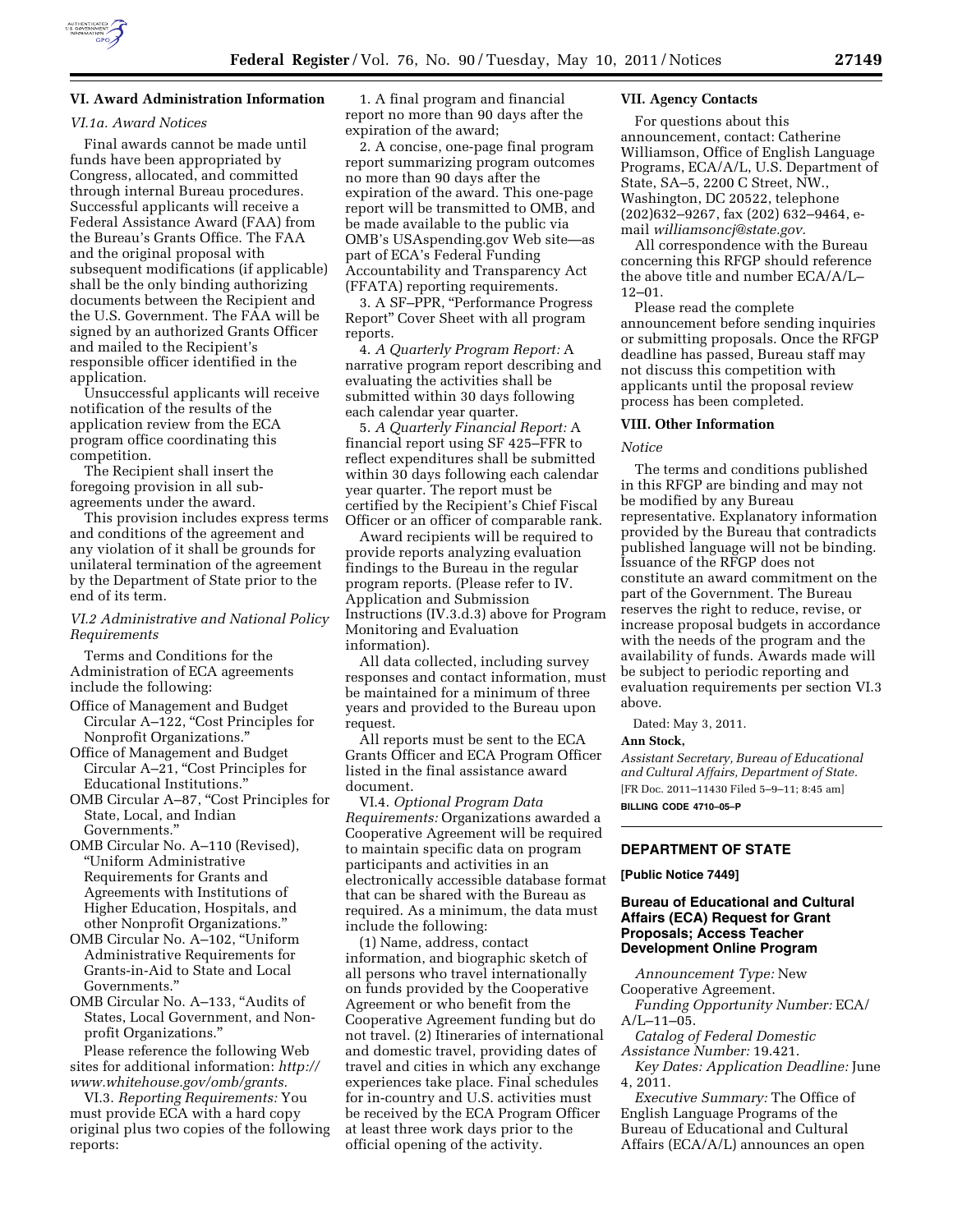competition for the Access Teacher Development Online Program (ATDOP), including online distance education, a U.S. exchange component in summer 2012 and a follow-on program for exchange participants. The award level for this cooperative agreement will be up to \$900,000. The purpose of this program is to increase the oral and aural proficiency of English as a foreign language teachers while developing their speaking and listening teaching methods.

U.S. public and private universities with graduate TESOL or Applied Linguistics programs meeting the provisions described in Internal Revenue Code section 26 U.S.C. 501(c)(3) may submit proposals to implement the program that will include the following:

1. A teacher needs analysis survey and English language proficiency assessment plan to be administered at the beginning and end of the online program;

2. A multi-platform online distance education program developed in collaboration with selected English Access Microscholarship Program (Access) providers and designed to improve the oral/aural English Language proficiency and teaching methodologies of 250–350 Access and potential Access teachers working with 14–18 year olds;

3. A four-week, U.S. exchange program for 26 of the top performing participants from the online courses;

4. A five-week online follow-up course designed to assist the 26 teachers in developing and implementing professional development seminars for English teachers in their respective countries;

5. The creation of an on-going online community via a Ning site where Access teachers and in-country providers can continue to communicate and collaborate.

Access provides a foundation of English language skills to bright, economically disadvantaged 14- to 18 year-olds through two-year programs of after-school classes and intensive summer learning activities. Access students also gain an appreciation for U.S. culture and democratic values through cultural enhancement activities. Since its inception in 2004, over 70,000 students in more than 85 countries have participated in the Access Program. More detailed information about each of the five components of this cooperative agreement are detailed below and in the Program Objectives, Goals, and Implementation (POGI).

Applicant organizations should demonstrate a significant track record of conducting substantive academic

programs for EFL educators with a particular emphasis on the innovative use of internet media and mobile-based technologies in the development and implementation of training programs, conducting needs assessments internationally with foreign partners, developing English language teaching curriculum for English learners with diverse levels of English language proficiency and managing the U.S. and foreign logistical and administrative aspects of similar programs.

The participants in the online course will be selected by Access providers and Regional English Language Officers (RELOs) and will be approved by ECA/ A/L. Participants will be: Citizens of one of 6–8 ECA selected strategic countries in which they reside; university degree holders; employed as English teachers and have been working with disadvantaged 14–18 year old students for at least two but not more than approximately seven years; have no significant previous US travel experience; employed by one of the selected Access host institutions teaching Access or other secondary school level classes; and able to have regular and easy access to a computer with reliable broadband Internet.

### **I. Funding Opportunity Description**

#### *Authority*

Overall grant making authority for this program is contained in the Mutual Educational and Cultural Exchange Act of 1961, Public Law 87–256, as amended, also known as the Fulbright-Hays Act. The purpose of the Act is ''to enable the Government of the United States to increase mutual understanding between the people of the United States and the people of other countries \* \* \*; to strengthen the ties which unite us with other nations by demonstrating the educational and cultural interests, developments, and achievements of the people of the United States and other nations \* \* \* and thus to assist in the development of friendly, sympathetic, and peaceful relations between the United States and the other countries of the world.'' The funding authority for the program above is provided through legislation.

# *Purpose*

The purpose of the ATDOP is to improve overall English Access Microscholarship Program capacity to educate students by significantly enhancing the oral/aural proficiency and teaching practices of current and future Access teachers and providing opportunities to augment the impact of the course by having the program

participants create and implement replicable teacher development seminars for other high school level English teachers in their countries. The project should also develop a selfsustaining online community for Access teachers and providers where ideas and experiences can be shared for years to come.

### *Overview*

The online teacher development course and the U.S. based exchange component should significantly enhance the oral/aural proficiency and teaching skills needed for participants to confidently create and present seminars on practical English language teaching methods and American culture/values to other Access teachers in their respective countries. This program should expose participants to up-to-date methodologies for teaching listening and speaking to 14–18 year old English learners, insights into the role online technologies can play in English language learning, teaching, and professional development, and approaches to developing learnercentered activities with technology and electronic materials. The program should also include a substantive cultural/educational exchange experience in the United States.

### *Program Design*

The program should be designed as an intensive, practically focused online course and exchange component for early career high school teachers from abroad. Both the online course and exchange component should reflect the participants' previous experience, education, and the realities of their regional challenges while promoting strategies for participants to share their knowledge with course participants and colleagues in their home countries.

Participants for the online teacher development course will be selected by local providers in consultation with RELOs at U.S. embassies and approved by the Office of English Language Programs in Washington, DC. Exchange component participants will be selected by recipient in coordination with local providers and approved by ECA/A/L and RELOs. Approximately the same number of participants for the online program and the U.S. exchange will be selected from each of the 6–8 participating countries.

ATDOP will focus on developing teaching skills relevant and appropriate to ECA/A/L's ongoing English language programming efforts around the world. Activities should focus on enhancing language and teaching methodologies and creating new capacities (student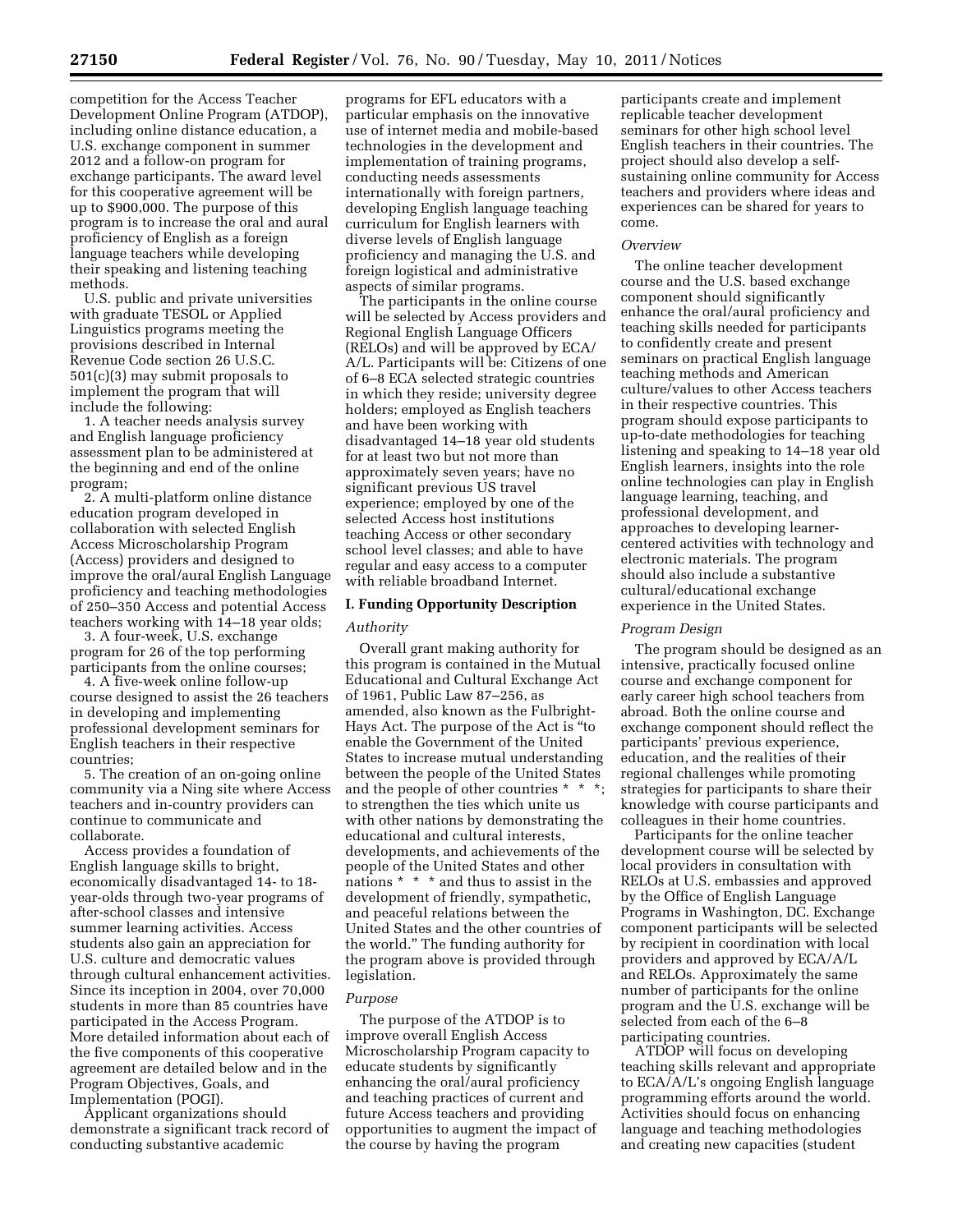centered teaching, authentic examples of American culture/values, and using internet based activities) for use in Access curricula. Selection of ATDOP curricula will be made by the recipient in consultation with select Access providers and RELOs and approved by ECA/A/L. Curricula will be based on the results of the needs assessment carried out by the recipient.

The Department of State will retain full ownership of the prepared curriculum and all online social networking and mobile sites created to fulfill program objectives, including the right to print, publish, repurpose, and distribute all media including electronic media, and in all languages and editions.

#### *Program Content*

Proposals must include preliminary ideas regarding the structure and content of the online program, the exchange component and follow-on course that can be revised in light of the results of the participant needs analysis and English language proficiency assessment results. Possible speakers and trainers, site visits, ways of using social media, video and chat conferencing programs and the use of mobile technology should be discussed. The accompanying Project Objectives, Goals, and Implementation (POGI) document provides program-specific guidelines that all proposals must address fully.

#### *Program Dates*

It is anticipated that the cooperative agreement will begin on or about September 1, 2011, and the recipient should complete all post-exchange activities by December 31, 2012. The exchange program will take place during June/July, 2012. Please refer to additional program specific guidelines in the Program Objectives, Goals, and Implementation (POGI) document.

#### *Program Guidelines*

Under the auspices of the Cooperative Agreement, the Bureau's Office of English Language Programs and U.S. embassies are substantially involved in ATDOP. The Bureau provides overall program and policy design and direction, with substantial involvement at all levels of the program while U.S. embassies are responsible for in-country aspects of the program. The roles and responsibilities of the Bureau include:

• Selection of strategic countries and Access providers from which teachers will be selected;

• Inviting RELOs and providers to nominate program participants;

• Approving nominees for the online course and exchange component;

• Participating in the Washington segment of the exchange program. Posts are responsible for:

• Identifying and nominating program participants from their countries/regions in collaboration with providers;

• Briefing program participants on all aspects of the program;

• Monitoring and supporting the online segment of the program;

• Monitoring and reporting to ECA/ A/L on program impact;

• Facilitating communication between the recipient and program participants regarding exchange logistics (e.g. obtaining visas); and

• Conducting post-program follow-up opportunities as appropriate.

# **II. Award Information**

*Type of Award:* Cooperative Agreement. ECA's level of involvement in this program is listed under number I above.

*Fiscal Year Funds:* FY 2011. *Approximate Total Funding:*  \$900,000.

*Approximate Number of Awards:* One (1).

*Approximate Average Award:* One award of \$900,000.

*Anticipated Award Date:* September 1, 2011.

*Anticipated Program Completion Date:* July 31, 2013.

*Additional Information:* Pending successful implementation of this program and the availability of funds in subsequent fiscal years, it is ECA's intent to renew this cooperative agreement for two additional fiscal years, before openly competing it again.

## **III. Eligibility Information**

### *III.1. Eligible Applicants*

Applications may be submitted by public and private U.S. colleges and universities with a graduate TESOL or applied linguistics program meeting the provisions described in Internal Revenue Code section 26 U.S.C. 501(c)(3).

### *III.2. Cost Sharing or Matching Funds*

There is no minimum or maximum percentage required for this competition. However, the Bureau encourages applicants to provide maximum levels of cost sharing and funding in support of its programs.

When cost sharing is offered, it is understood and agreed that the applicant must provide the amount of cost sharing as stipulated in its proposal and later included in an approved

cooperative agreement. Cost sharing may be in the form of allowable direct or indirect costs. For accountability, you must maintain written records to support all costs which are claimed as your contribution, as well as costs to be paid by the Federal government. Such records are subject to audit. The basis for determining the value of cash and in-kind contributions must be in accordance with OMB Circular A–110, (Revised), Subpart C.23—Cost Sharing and Matching. In the event you do not provide the minimum amount of cost sharing as stipulated in the approved budget, ECA's contribution will be reduced in like proportion.

### *III.3. Other Eligibility Requirements*

(a) Bureau grant guidelines require that organizations with fewer than four years experience in conducting international exchanges be limited to \$60,000 in Bureau funding. ECA anticipates awarding one cooperative agreement, in an amount up to \$900,000 to support program and administrative costs required to implement ATDOP. Therefore, organizations with less than four years experience in conducting international exchanges are ineligible to apply under this competition. The Bureau encourages applicants to provide maximum levels of cost sharing and funding in support of its programs.

(b) Technical Eligibility: All proposals must comply with the following: (list requirements) or they will result in your proposal being declared technically ineligible and given no further consideration in the review process.

- —Eligible applicants may not submit more than one proposal in this competition.
- —If more than one proposal is received from the same applicant, all submissions will be declared technically ineligible and will receive no further consideration in the review process. **Please note:** Applicant organizations are defined by their legal name, and EIN number as stated on their completed SF–424 and additional supporting documentation outlined in the Proposal Submission Instructions (PSI) document.

# **IV. Application and Submission Information**

**Note:** Please read the complete **Federal Register** announcement before sending inquiries or submitting proposals. Once the RFGP deadline has passed, Bureau staff may not discuss this competition with applicants until the proposal review process has been completed.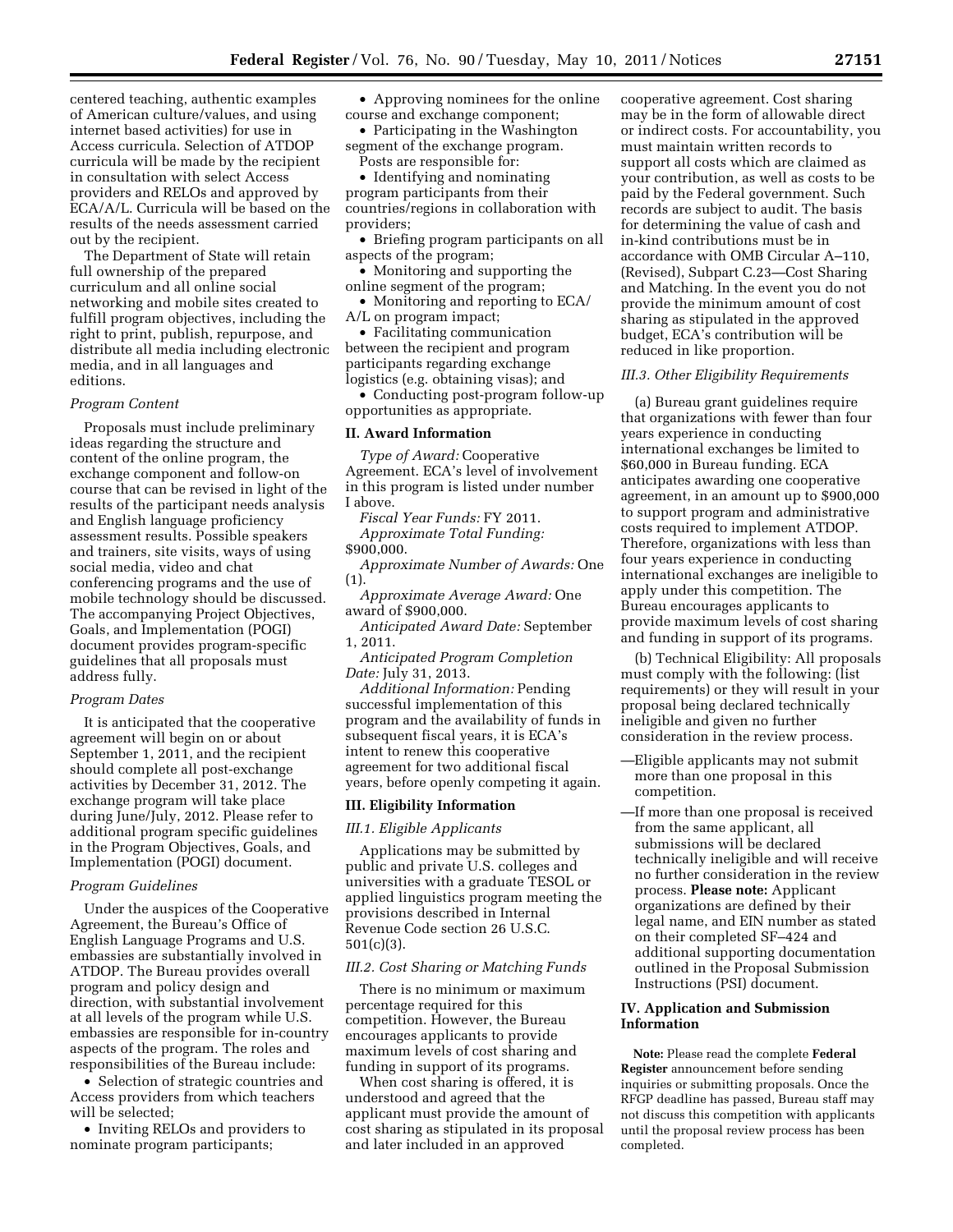# *IV.1. Contact Information To Request an Application Package*

Please contact Craig Dicker of the Office of English Language Programs, ECA/A/L, Room 4–B15, U.S. Department of State, SA–5, 2200 C Street, NW., Washington, DC 20037, *telephone:* (202) 632–9277, *fax:* (202) 632–9464, e-mail: *[Dickercl@state.gov](mailto:Dickercl@state.gov)* to request a Solicitation Package. Please refer to the Funding Opportunity Number ECA/A/L–11–05 located at the top of this announcement when making your request.

Alternatively, an electronic application package may be obtained from grants.gov. Please see section IV.3f for further information.

The Solicitation Package contains the Proposal Submission Instruction (PSI) document which consists of required application forms, and standard guidelines for proposal preparation.

It also contains the Program Objectives, Goals and Implementation (POGI) document, which provides specific information, award criteria and budget instructions tailored to this competition.

Please specify Craig Dicker, telephone: (202) 632–9277, and refer to the Funding Opportunity Number ECA/ A/L–11–05 located at the top of this announcement on all other inquiries and correspondence.

# *IV.2. To Download a Solicitation Package Via Internet*

The entire Solicitation Package may be downloaded from the Bureau's Web site at *[http://exchanges.state.gov/grants/](http://exchanges.state.gov/grants/open2.html)  [open2.html](http://exchanges.state.gov/grants/open2.html)* or from the Grants.gov Web site at *<http://www.grants.gov>*.

Please read all information before downloading.

### *IV.3. Content and Form of Submission*

Applicants must follow all instructions in the Solicitation Package. The original and seven copies of the application should be submitted per the instructions under IV.3f. ''Application Deadline and Methods of Submission'' section below.

IV.3a. You are required to have a Dun and Bradstreet Data Universal Numbering System (DUNS) number to apply for a grant or cooperative agreement from the U.S. Government. This number is a nine-digit identification number, which uniquely identifies business entities. Obtaining a DUNS number is easy and there is no charge. To obtain a DUNS number, access *[http://](http://www.dunandbradstreet.com)* 

*[www.dunandbradstreet.com](http://www.dunandbradstreet.com)* or call 1– 866–705–5711. Please ensure that your DUNS number is included in the

appropriate box of the SF–424 which is part of the formal application package.

IV.3b. All proposals must contain an executive summary, proposal narrative and budget.

Please Refer to the Solicitation Package. It contains the mandatory Proposal Submission Instructions (PSI) document and the Program Objectives, Goals and Implementation (POGI) document for additional formatting and technical requirements.

IV.3c. All federal award recipients and sub-recipients must maintain current registrations in the Central Contractor Registration (CCR) database and have a Dun and Bradstreet Data Universal Numbering System (DUNS) number. Recipients and sub-recipients must maintain accurate and up-to-date information in the CCR until all program and financial activity and reporting have been completed. All entities must review and update the information at least annually after the initial registration and more frequently if required information changes or another award is granted. You must have nonprofit status with the IRS at the time of application. **Please note:**  Effective January 7, 2009, all applicants for ECA federal assistance awards must include in their application the names of directors and/or senior executives (current officers, trustees, and key employees, regardless of amount of compensation). In fulfilling this requirement, applicants must submit information in one of the following ways:

(1) Those who file Internal Revenue Service Form 990, ''Return of Organization Exempt From Income Tax,'' must include a copy of relevant portions of this form.

(2) Those who do not file IRS Form 990 must submit information above in the format of their choice.

In addition to final program reporting requirements, award recipients will also be required to submit a one-page document, derived from their program reports, listing and describing their grant activities. For award recipients, the names of directors and/or senior executives (current officers, trustees, and key employees), as well as the onepage description of grant activities, will be transmitted by the State Department to OMB, along with other information required by the Federal Funding Accountability and Transparency Act (FFATA), and will be made available to the public by the Office of Management and Budget on its USASpending.gov Web site as part of ECA's FFATA reporting requirements.

If your organization is a private nonprofit which has not received a grant or cooperative agreement from ECA in the past three years, or if your organization received nonprofit status from the IRS within the past four years, you must submit the necessary documentation to verify nonprofit status as directed in the PSI document. Failure to do so will cause your proposal to be declared technically ineligible.

IV.3d. Please take into consideration the following information when preparing your proposal narrative:

IV.3d.1. Adherence To All Regulations Governing The J Visa. The Office of Citizen Exchanges of the Bureau of Educational and Cultural Affairs is the official program sponsor of the exchange program covered by this RFGP, and an employee of the Bureau will be the "Responsible Officer" for the program under the terms of 22 CFR part 62, which covers the administration of the Exchange Visitor Program (J visa program). Under the terms of 22 CFR part 62, organizations receiving awards (either a grant or cooperative agreement) under this RFGP will be third parties ''cooperating with or assisting the sponsor in the conduct of the sponsor's program.'' The actions of recipient organizations shall be ''imputed to the sponsor in evaluating the sponsor's compliance with'' 22 CFR part 62. Therefore, the Bureau expects that any organization receiving an award under this competition will render all assistance necessary to enable the Bureau to fully comply with 22 CFR part 62 *et seq.* 

The Bureau of Educational and Cultural Affairs places critically important emphases on the secure and proper administration of Exchange Visitor (J visa) Programs and adherence by recipient organizations and program participants to all regulations governing the J visa program status. Therefore, proposals should explicitly state in writing that the applicant is prepared to assist the Bureau in meeting all requirements governing the administration of Exchange Visitor Programs as set forth in 22 CFR part 62. If your organization has experience as a designated Exchange Visitor Program Sponsor, the applicant should discuss their record of compliance with 22 CFR part 62 *et seq.,* including the oversight of their Responsible Officers and Alternate Responsible Officers, screening and selection of program participants, provision of pre-arrival information and orientation to participants, monitoring of participants, proper maintenance and security of forms, record-keeping, reporting and other requirements.

The Office of Citizen Exchanges of ECA will be responsible for issuing DS–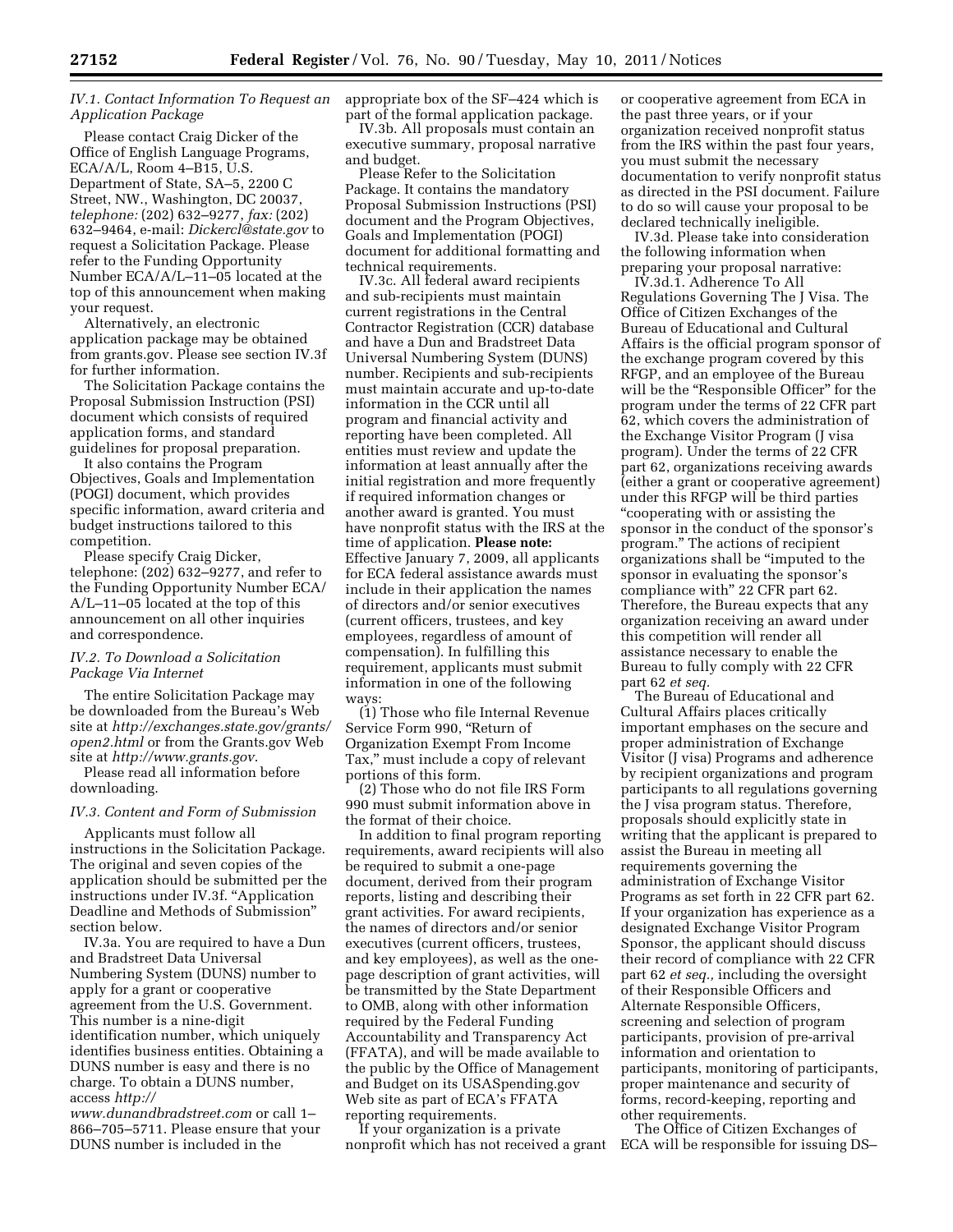2019 forms to participants in this program.

A copy of the complete regulations governing the administration of Exchange Visitor (J) programs is available at *<http://exchanges.state.gov>* or from:

Office of Designation, Private Sector Programs Division, U.S. Department of State, ECA/EC/D/PS, SA–5, 5th Floor, 2200 C Street, NW., Washington, DC 20037.

IV.3d.2. Diversity, Freedom and Democracy Guidelines. Pursuant to the Bureau's authorizing legislation, programs must maintain a non-political character and should be balanced and representative of the diversity of American political, social, and cultural life. ''Diversity'' should be interpreted in the broadest sense and encompass differences including, but not limited to ethnicity, race, gender, religion, geographic location, socio-economic status, and disabilities. Applicants are strongly encouraged to adhere to the advancement of this principle both in program administration and in program content. Please refer to the review criteria under the ''Support for Diversity'' section for specific suggestions on incorporating diversity into your proposal. Public Law 104–319 provides that ''in carrying out programs of educational and cultural exchange in countries whose people do not fully enjoy freedom and democracy,'' the Bureau ''shall take appropriate steps to provide opportunities for participation in such programs to human rights and democracy leaders of such countries.'' Public Law 106—113 requires that the governments of the countries described above do not have inappropriate influence in the selection process. Proposals should reflect advancement of these goals in their program contents, to the full extent deemed feasible.

IV.3d.3. Program Monitoring and Evaluation Proposals must include a plan to monitor and evaluate the Program's success, both as the activities unfold and at the end of the program. The Bureau recommends that your proposal include a draft survey questionnaire or other technique plus a description of a methodology to use to link outcomes to original Program objectives. The Bureau expects that the recipient will track participants or partners and be able to respond to key evaluation questions, including satisfaction with the program, learning as a result of the program, changes in behavior as a result of the program, and effects of the program on institutions (institutions in which participants work or partner institutions). The evaluation

plan should include indicators that measure gains in mutual understanding as well as substantive knowledge.

Successful monitoring and evaluation depend heavily on setting clear goals and outcomes at the outset of a program. Your evaluation plan should include a description of your Program's objectives, your anticipated Program outcomes, and how and when you intend to measure these outcomes (performance indicators). The more that outcomes are "smart" (specific, measurable, attainable, results-oriented, and placed in a reasonable time frame), the easier it will be to conduct the evaluation. You should also show how your Program objectives link to the goals of the program described in this RFGP.

Your monitoring and evaluation plan should clearly distinguish between program *outputs* and *outcomes. Outputs*  are products and services delivered, often stated as an amount. Output information is important to show the scope or size of Program activities, but it cannot substitute for information about progress towards outcomes or the results achieved. Examples of outputs include the number of people trained or the number of seminars conducted. *Outcomes,* in contrast, represent specific results a Program is intended to achieve and is usually measured as an extent of change. Findings on outputs and outcomes should both be reported, but the focus should be on outcomes.

We encourage you to assess the following four levels of outcomes, as they relate to the program goals set out in the RFGP (listed here in increasing order of importance):

1. Participant satisfaction with the program and exchange experience.

2. Participant learning, such as increased knowledge, aptitude, skills, and changed understanding and attitude. Learning includes both substantive (subject-specific) learning and mutual understanding.

3. Participant behavior, concrete actions to apply knowledge in work or community; greater participation and responsibility in civic organizations; interpretation and explanation of experiences and new knowledge gained; continued contacts between participants, community members, and others.

4. Institutional changes, such as increased collaboration and partnerships, policy reforms, new programming, and organizational improvements.

**Please note:** Consideration should be given to the appropriate timing of data collection for each level of outcome. For example, satisfaction is usually captured as a shortterm outcome, whereas behavior and

institutional changes are normally considered longer-term outcomes.

Overall, the quality of your monitoring and evaluation plan will be judged on how well it (1) specifies intended outcomes; (2) gives clear descriptions of how each outcome will be measured; (3) identifies when particular outcomes will be measured; and (4) provides a clear description of the data collection strategies for each outcome (i.e., surveys, interviews, or focus groups). (Please note that evaluation plans that deal only with the first level of outcomes [satisfaction] will be deemed less competitive under the present evaluation criteria.)

The recipient will be required to provide reports analyzing their evaluation findings to the Bureau in their regular program reports. All data collected, including survey responses and contact information, must be maintained for a minimum of three years and provided to the Bureau upon request.

IV.3.d.4. Describe your plans for staffing: Please provide a staffing plan which outlines the responsibilities of each staff person and explains which staff member will be accountable for each program responsibility. The Office of English Programs requests that several members of the staff be well versed in current methodology of teaching English as a foreign language, preferably holding an advanced degree in Teaching English as a Foreign Language (TEFL), applied linguistics or a related field. In depth knowledge of best practices in the English language teaching (ELT) field is preferable. Wherever possible please streamline administrative processes.

IV.3e. Please take the following information into consideration when preparing your budget:

IV.3e.1. Applicants must submit SF– 424A—''Budget Information—Non-Construction Programs'' along with a comprehensive budget for the entire program. The budget request from ECA should not exceed \$900,000, including all administrative costs. There must be a summary budget as well as breakdowns reflecting both administrative and program budgets for host campus and foreign teacher involvement in the program. Applicants may provide separate sub-budgets for each program component, phase, location, or activity to provide clarification.

The summary and detailed administrative and program budgets should be accompanied by a narrative which provides a brief rationale for each line item including a methodology for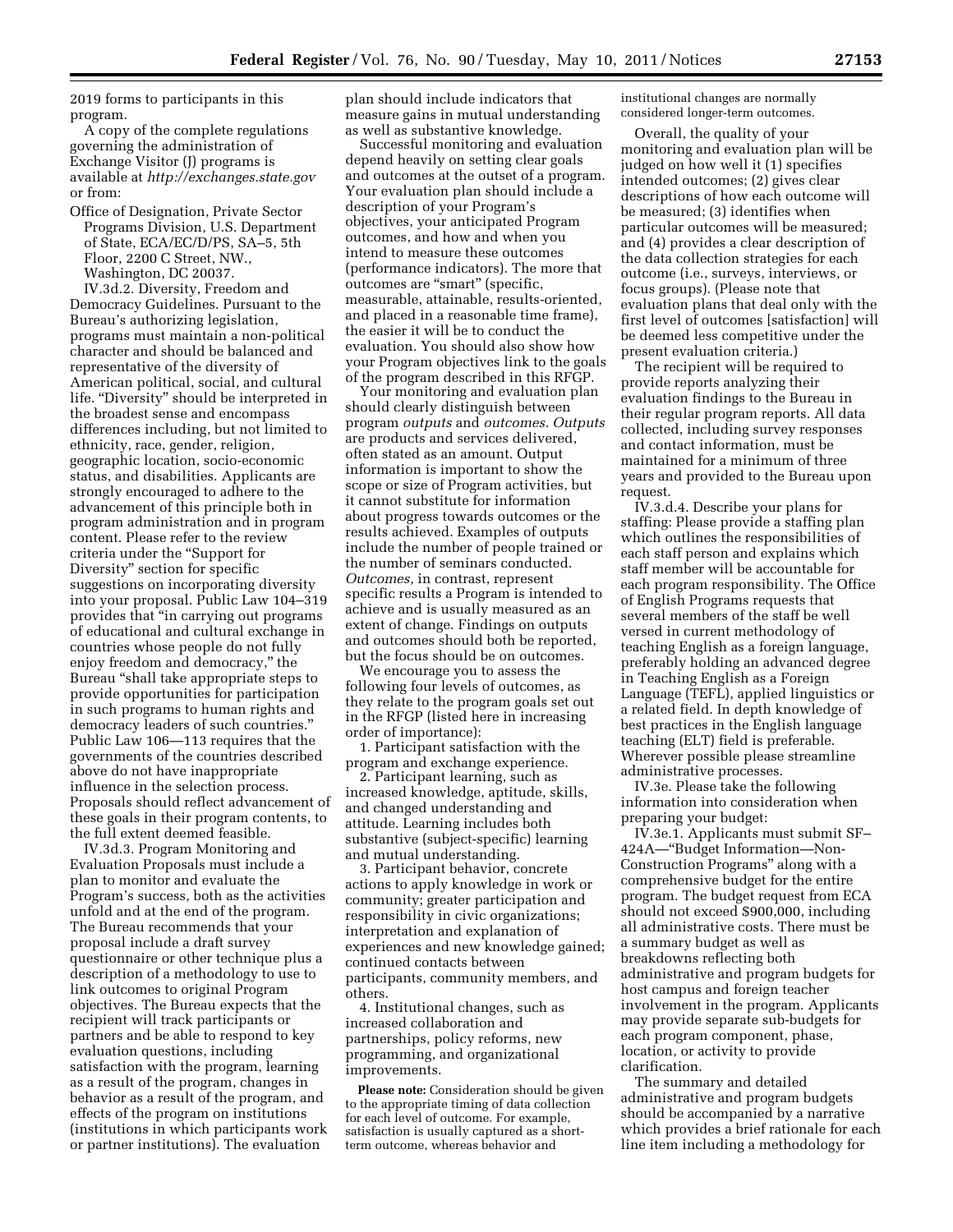estimating appropriate average maintenance allowance levels and tuition costs (as applicable) for the participants, and the number that can be accommodated at the levels proposed. The total administrative costs funded by the Bureau must be reasonable and appropriate.

IV.3e.2. Allowable costs for the program and additional budget guidance are outlined in detail in the POGI document. Please refer to the Solicitation Package for complete budget guidelines and formatting instructions.

IV.3f. Application Deadline and Methods of Submission:

Application Deadline Date: June 4, 2011.

Reference Number: ECA/A/L–11–05. Methods of Submission: Applications may be submitted in one of two ways:

(1) In hard-copy, via a nationally recognized overnight delivery service (i.e., DHL, Federal Express, UPS, Airborne Express, or U.S. Postal Service Express Overnight Mail, etc.), or

(2) electronically through *[http://](http://www.grants.gov)  [www.grants.gov.](http://www.grants.gov)* 

Along with the Program Title, all applicants must enter the above Reference Number in Box 11 on the SF– 424 contained in the mandatory Proposal Submission Instructions (PSI) of the solicitation document.

IV.3f.1. Submitting Printed Applications:

Applications must be shipped no later than the above deadline. Delivery services used by applicants must have in-place, centralized shipping identification and tracking systems that may be accessed via the Internet and delivery people who are identifiable by commonly recognized uniforms and delivery vehicles. Proposals shipped on or before the above deadline but received at ECA more than seven days after the deadline will be ineligible for further consideration under this competition. Proposals shipped after the established deadlines are ineligible for consideration under this competition. ECA will not notify you upon receipt of application. It is each applicant's responsibility to ensure that each package is marked with a legible tracking number and to monitor/confirm delivery to ECA via the Internet. Delivery of proposal packages may not be made via local courier service or in person for this competition. Faxed documents will not be accepted at any time. Only proposals submitted as stated above will be considered.

**Important note:** When preparing your submission please make sure to include one extra copy of the completed SF–424 form and place it in an envelope addressed to ''ECA/ EX/PM''.

The original and nine (9) copies of the application should be sent to: U.S. Department of State, Program Management Division, ECA–IIP/EX/PM, Ref.: ECA/A/L–11–05 SA–5, Floor 4, Department of State, 2200 C Street, NW., Washington, DC 20037.

Applicants submitting hard-copy applications must also submit the "Executive Summary" and "Proposal Narrative'' sections of the proposal in text (.txt) format on a PC-formatted disk.

IV.3f.2. Submitting Electronic Applications: Applicants have the option of submitting proposals electronically through Grants.gov (*<http://www.grants.gov>*). Complete solicitation packages are available at Grants.gov in the "Find" portion of the system. Please follow the instructions available in the 'Get Started' portion of the site (*[http://www.grants.gov/](http://www.grants.gov/GetStarted)  [GetStarted](http://www.grants.gov/GetStarted)*).

**Please Note:** ECA bears no responsibility for applicant timeliness of submission or data errors resulting from transmission or conversion processes for proposals submitted via Grants.gov.

Several of the steps in the Grants.gov registration process could take several weeks. Therefore, applicants should check with appropriate staff within their organizations immediately after reviewing this RFGP to confirm or determine their registration status with Grants.gov.

Once registered, the amount of time it can take to upload an application will vary depending on a variety of factors including the size of the application and the speed of your Internet connection. In addition, validation of an electronic submission via Grants.gov can take up to two business days. Therefore, we strongly recommend that you not wait until the application deadline to begin the submission process through Grants.gov.

The Grants.gov Web site includes extensive information on all phases/ aspects of the Grants.gov process, including an extensive section on frequently asked questions, located under the "For Applicants" section of the Web site. ECA strongly recommends that all potential applicants review thoroughly the Grants.gov Web site, well in advance of submitting a proposal through the Grants.gov system. ECA bears no responsibility for data errors resulting from transmission or conversion processes.

Direct all questions regarding Grants.gov registration and submission to: Grants.gov Customer Support Contact Center Phone: 800–518–4726.

Business Hours: Monday–Friday, 7 a.m.–9 p.m. Eastern Time. E-mail: *[support@grants.gov.](mailto:support@grants.gov)* 

Applicants have until midnight (12 a.m.), Washington, DC time of the closing date to ensure that their entire application has been uploaded to the Grants.gov site. There are no exceptions to the above deadline. Applications uploaded to the site after midnight of the application deadline date will be automatically rejected by the grants.gov system, and will be technically ineligible.

Please refer to the Grants.gov Web site, for definitions of various ''application statuses'' and the difference between a submission receipt and a submission validation. Applicants will receive a validation e-mail from grants.gov upon the successful submission of an application. Again, validation of an electronic submission via Grants.gov can take up to two business days. Therefore, we strongly recommend that you not wait until the application deadline to begin the submission process through Grants.gov. ECA will not notify you upon receipt of electronic applications.

Applicants will receive a confirmation e-mail from grants.gov upon the successful submission of an application. ECA will not notify you upon receipt of electronic applications.

It is the responsibility of all applicants submitting proposals via the Grants.gov web portal to ensure that proposals have been received by Grants.gov in their entirety, and ECA bears no responsibility for data errors resulting from transmission or conversion processes.

IV.3g. Intergovernmental Review of Applications: Executive Order 12372 does not apply to this program.

### **V. Application Review Information**

## *V.1. Review Process*

The Bureau will review all proposals for technical eligibility. Proposals will be deemed ineligible if they do not fully adhere to the guidelines stated herein and in the Solicitation Package. All eligible proposals will be reviewed by the program office. Eligible proposals will be subject to compliance with Federal and Bureau regulations and guidelines and forwarded to Bureau grant panels for advisory review. Proposals may also be reviewed by the Office of the Legal Adviser or by other Department elements. Final funding decisions are at the discretion of the Department of State's Assistant Secretary for Educational and Cultural Affairs. Final technical authority for assistance awards (cooperative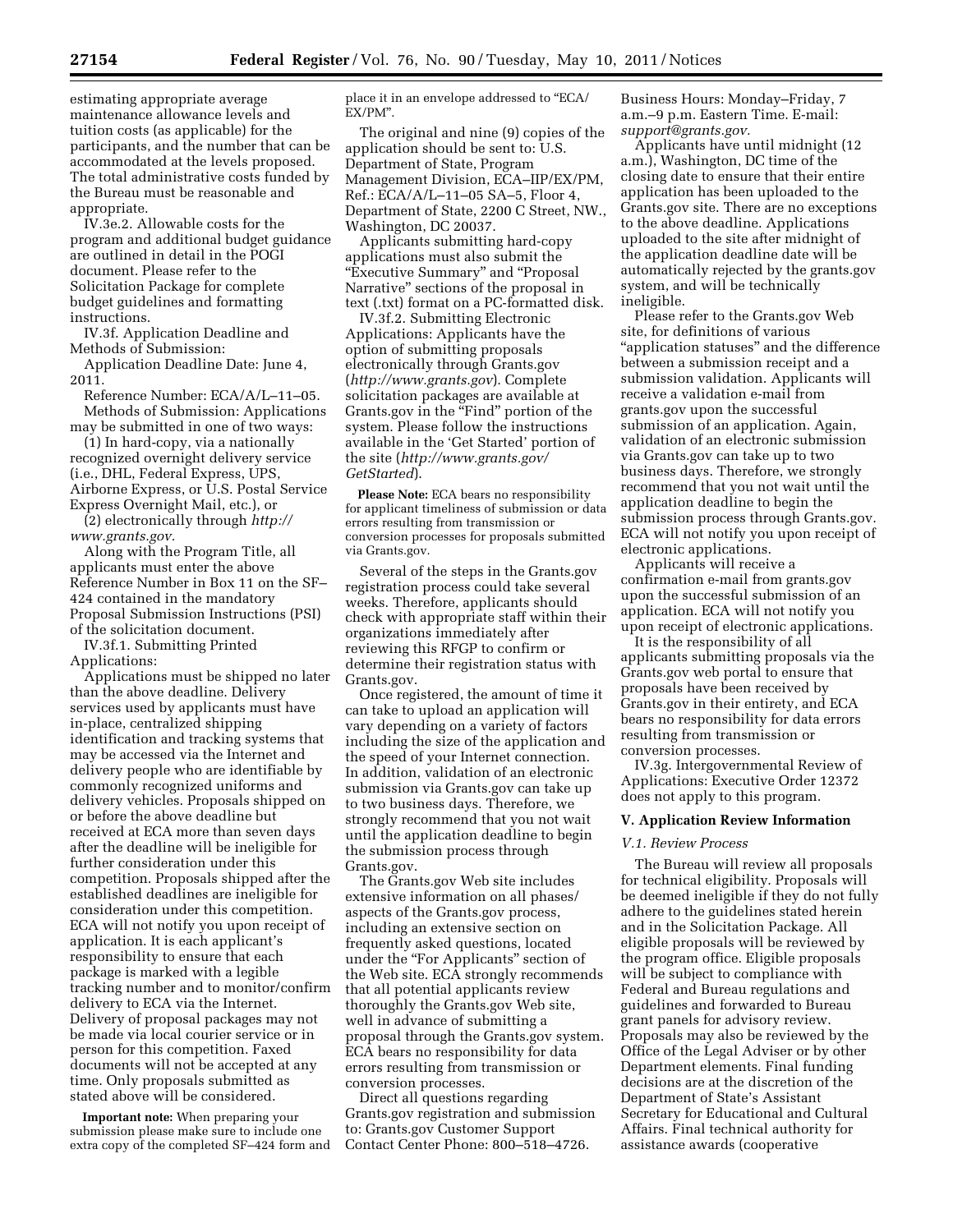agreement) resides with the Bureau's Grants Officer.

#### Review Criteria

Technically eligible applications will be competitively reviewed according to the criteria stated below. These criteria are not rank ordered and all carry equal weight in the proposal evaluation:

1. *Quality of Program Plan and Ability to Achieve Program Objectives:*  Proposals should exhibit originality, innovation, substance, precision, and relevance to the Bureau's mission as well as the objectives of ATDOP. It should include an effective, feasible plan and clearly demonstrate how the institution will meet the program's objectives. A detailed agenda and relevant work plan should demonstrate substantive undertakings and logistical capacity.

2. *Multiplier effect/impact:* The proposed program should strengthen long-term mutual understanding, including maximum sharing of information and establishment of longterm institutional and individual linkages.

3. *Support for Diversity:* Proposals should demonstrate substantive support of the Bureau's policy on diversity. Achievable and relevant features should be cited in both program administration (selection of speakers, program venue and program evaluation) and program content (orientation and wrap-up sessions, program meetings, resource materials and follow-up activities).

4. *Institutional Capacity and Record:*  Proposals should demonstrate an institutional record of successful exchange programs, including responsible fiscal management and full compliance with all reporting requirements for past Bureau grants as determined by Bureau Grants Staff. The Bureau will consider the past performance of prior recipients and the demonstrated potential of new applicants. The successful proposal will demonstrate the organization's experience in international educational exchange, intensive asynchronous and synchronous online programs, and teaching English as a foreign language methodology.

5. *Follow-up and Follow-on Activities:*  Proposals should discuss provisions made for follow-up with returned participants as a means of establishing longer-term individual and institutional linkages. Proposals also should provide a plan for continued follow-on activity (without Bureau support) ensuring that the Bureau supported programs are not isolated events. Proposals also should include a plan for tracking and maintaining updated lists of all alumni.

These lists should be made available to ECA/A/L and the Office of Alumni Affairs.

6. *Program Evaluation:* Proposals should discuss provisions to quantifiably evaluate the program's success, both as the activities unfold and at the end of the program. A draft survey questionnaire or other technique plus description of a methodology to use to link outcomes to original program objectives is recommended.

7. *Cost-effectiveness and Cost Sharing:* The overhead and administrative components of the proposal, including salaries and honoraria, should be kept as low as possible. All other items should be necessary and appropriate. Proposals should maximize cost-sharing through other private sector support as well as institutional direct funding contributions.

# **VI. Award Administration Information**

### *VI.1a. Award Notices*

Final awards cannot be made until funds have been appropriated by Congress, allocated and committed through internal Bureau procedures. Successful applicants will receive an Federal Assistance Award (FAA) from the Bureau's Grants Office. The FAA and the original cooperative agreement proposal with subsequent modifications (if applicable) shall be the only binding authorizing document between the recipient and the U.S. Government. The FAA will be signed by an authorized Grants Officer, and mailed to the recipient's responsible officer identified in the application.

Unsuccessful applicants will receive notification of the results of the application review from the ECA program office coordinating this competition.

# *VI.2. Administrative and National Policy Requirements*

Terms and Conditions for the Administration of ECA agreements include the following:

- Office of Management and Budget Circular A-122, "Cost Principles for Nonprofit Organizations.''
- Office of Management and Budget Circular A–21, "Cost Principles for Educational Institutions.''
- OMB Circular A-87, "Cost Principles for State, Local and Indian Governments''.
- OMB Circulr No. A–110 (Revised), Uniform Administrative Requirements for Grants and Agreements with Institutiions of Higher Education, Hospitals, and other Nonprofit Organizations.
- OMB Circular No. A–102, Uniform Administrative Requirements for

Grants-in-Aid to State and Local Governments.

OMB Circular No. A–133, Audits of States, Local Government, and Nonprofit Organizations.

Please reference the following Web sites for additional information: *[http://www.whitehouse.gov/omb/grants.](http://www.whitehouse.gov/omb/grants)  [http://exchanges.state.gov/education/](http://exchanges.state.gov/education/grantsdiv/terms.htm#articleI)  [grantsdiv/terms.htm#articleI.](http://exchanges.state.gov/education/grantsdiv/terms.htm#articleI)* 

### *VI.3. Reporting Requirements*

You must provide ECA with a hard copy original plus one copy of the following reports:

(1) Quarterly program and financial reports;

(2) A final program and financial report no more than 90 days after the expiration of the award;

(3) A concise, one-page final program report summarizing program outcomes no more than 90 days after the expiration of the award. This one-page report will be transmitted to OMB, and be made available to the public via OMB's USAspending.gov website—as part of ECA's Federal Funding Accountability and Transparency Act (FFATA) reporting requirements;

(4) A SF–PPR, ''Performance Progress Report'' Cover Sheet with all program reports.

Award recipients will be required to provide reports analyzing their evaluation findings to the Bureau in their regular program reports. (Please refer to IV. Application and Submission Instructions (IV.3.d.3) above for Program Monitoring and Evaluation information.

All data collected, including survey responses and contact information, must be maintained for a minimum of three years and provided to the Bureau upon request.

All reports must be sent to the ECA Grants Officer and ECA Program Officer listed in the final Federal Assistance Award.

## **VII. Agency Contacts**

For questions about this announcement, contact: Craig Dicker, Office of English Language Programs, ECA/A/L, Room 4–B015, ECA/A/L, U.S. Department of State, SA–5, 2200 C Street, NW., Washington, DC 20037, *Tel:*  202–632–9277; *Fax:* 202–632–9464, *[DickerCL@state.gov.](mailto:DickerCL@state.gov)* 

All correspondence with the Bureau concerning this RFGP should reference the above title and number ECA/A/L– 11–05. Please read the complete announcement before sending inquiries or submitting proposals. Once the RFGP deadline has passed, Bureau staff may not discuss this competition with applicants until the proposal review process has been completed.